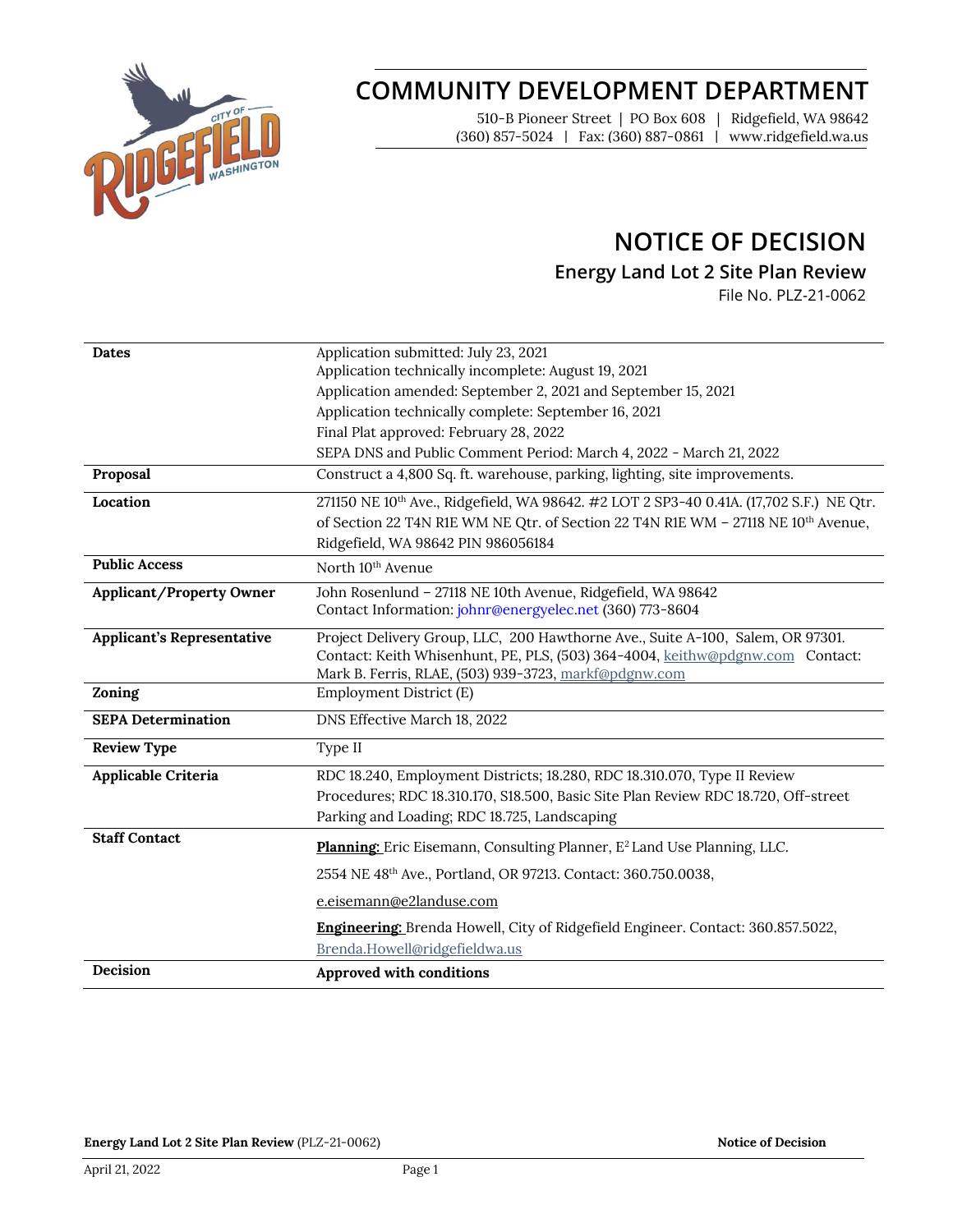# **I. BACKGROUND INFORMATION**

#### Related Land Use Decisions:

- PLZ-19-0048 Energy Electric Preliminary Short Plat, Critical Areas and SEPA
- PLZ-19-0052 Energy Electric Pre-Application
- PLZ-19-0144 Energy Electric Preliminary Short Plat
- PLZ-20-0052 Energy Electric Lots 4-8 Pre-Application
- PLZ-21-0052 Energy Land PH 2 (Trademark) Post Decision Review
- PLZ-20-0021 Energy Electric Final Plat
- PLZ-21-0130 Energy Land Sort Plat Post Decision Review
- PLZ-21-0062 Energy Land Lot 2 Site Plan Review

#### **This request for approval of Basic Site Plan review is contingent upon the city receiving a copy of the recorded Energy Land Final Short Plat.**

The subject property is located north of Pioneer Road and west of NE 10<sup>th</sup> Street in Ridgefield, Clark County, Washington. The property is the site of a proposed 4,800 S.F. warehouse facility for Energy Electric, a full-service electrical and management services company. The property is 17,702 S.F. in area and is one lot within the 7-acre Energy Electric complex. The property has been graded. All abutting properties are zoned Employment (E).

The property previously went through a boundary line adjustment (PLZ-19-0052) which was approved on May  $7<sup>th</sup>$ , 2019. Upon recording of the final short plat, the plat will create legal lot 2/2 (986056184) for Energy Electric's proposed warehouse.



## **II. PROPOSAL**

The applicant proposes to construct a 4,800 Sq. ft. warehouse, three (3) parking spaces including one ADA space, site lighting, minor site improvements, and landscaping.

## **III. COMMENTS**

The city SEPA DNS and Notice of land use application period ran from March 4, 2022 through March 21, 2022. The city did not receive any comments.

## **IV. FINDINGS**

### A. Vesting

The city found the application technically complete on September 16, 2021. The application is vested to the development code (RDC) adopted as of that date. The August 31, 2021 Supplement is the RDC to which the application is vested.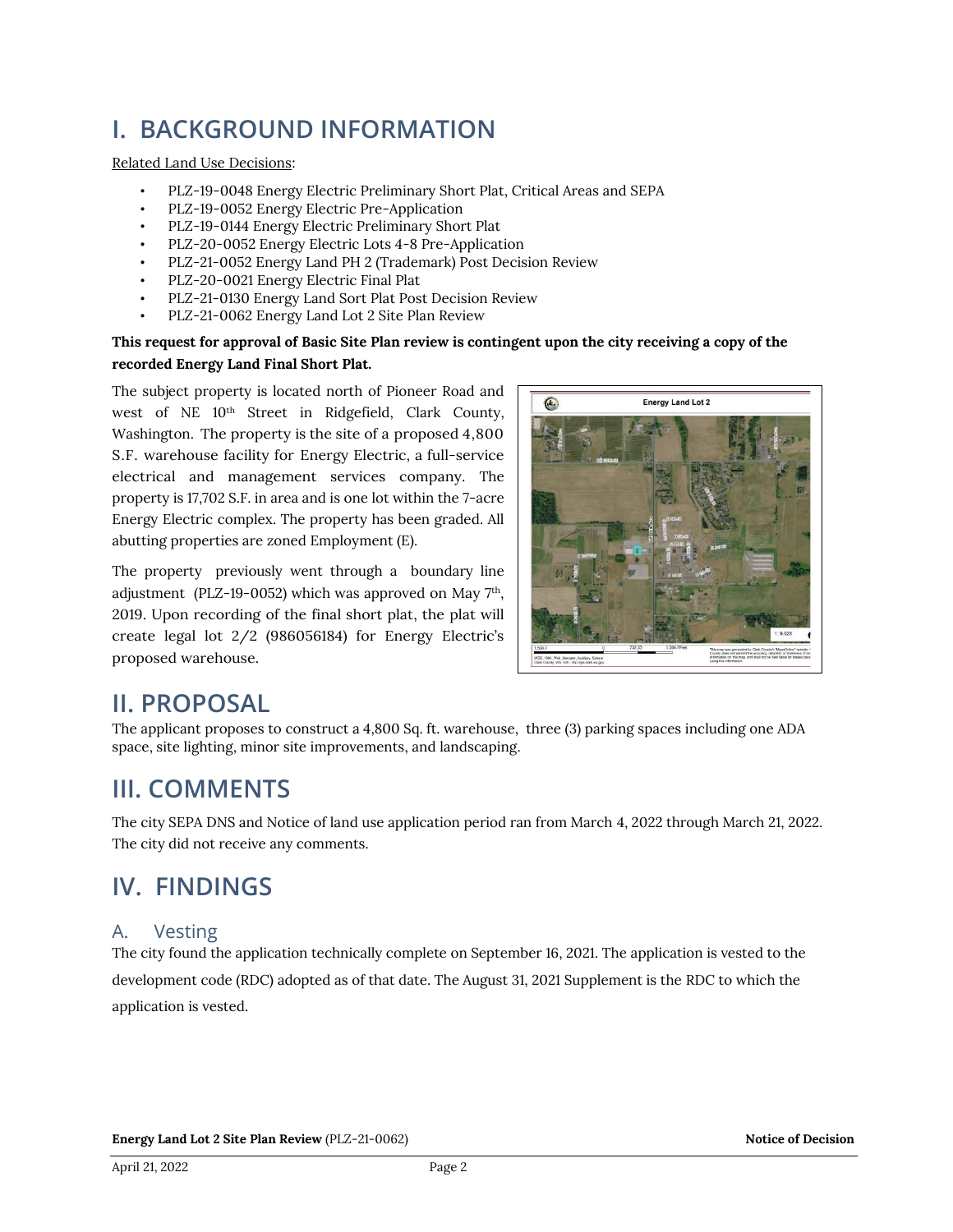### B. RDC 18.070 Impact Fees

The city does not assess park of school impact fees for employment uses. The city shall assess and collect traffic impact fees at the city issues a building permit for the proposed warehouse.

### C. RDC 18.205 – Uses

The proposed industrial warehousing is allowed in the E zone because the Energy Electric development proposal received preliminary approval prior to January 19, 2020.

### D. RDC 18.240 – Employment Districts

The site is zoned Employment (E).

#### Lot Requirements - RDC 18.240.050

There is no minimum or maximum lot area, lot width or lot depth requirement in the E district.

#### Dimensional standards - RDC Table 18.240.055-1.

| <b>Dimensional Standards</b>                       | Employment                              | Proposed       |
|----------------------------------------------------|-----------------------------------------|----------------|
| Minimum Front (Street) Yard [ private street]      | 10 feet                                 | $10+$ feet     |
| Minimum Side & Rear Yard from an Abutting IND Zone | 5-10 feet (based on landscape standard) | 5 feet         |
| Minimum Side & Rear Yard from Right-of-Way         | 10 feet                                 | $250+$ feet    |
| Maximum Height                                     | 65 feet                                 | 16' wall plate |
| Maximum Impervious Surface                         | 85%                                     | $< 85\%$       |

#### The proposal meets the applicable dimensional standards.

#### Site and Building Design – RDC 18.240.060

#### *A. E District Standards.*

*1. Applicability*

The E district standards apply to the proposal.

*3. Building design shall reinforce the building's location adjacent to street edge and public space.*

The building is adjacent to a private access easement. This standard does not apply.

*4. All blank walls facing an arterial, minor arterial or collector street shall be articulated in one or more of the following ways:*

This standard does not apply.

*5. Where the lot abuts an arterial, minor arterial or collector street, at least one main entrance of a building shall face directly onto a sidewalk along a street. Entrances shall be made physically and visually inviting by incorporating a minimum of two of the following entry enhancement features:*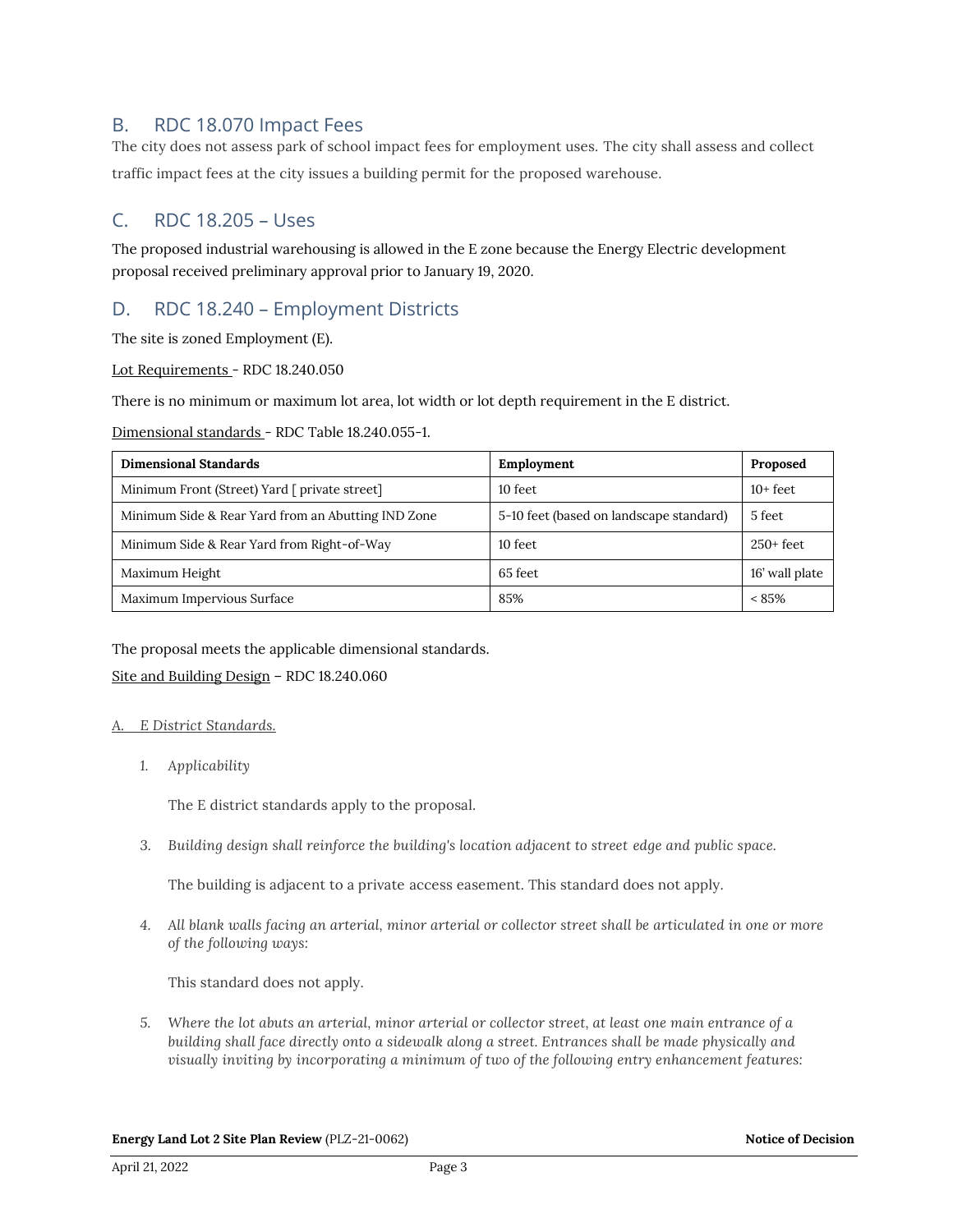This standard does not apply.

*6. On lots fronting an intersection where at least one leg of the intersection is an arterial, minor arterial or collector street, the building shall accentuate the street-facing corner by including pedestrian access at the corner.*

This standard does not apply.

*7. The following accessory structures shall be screened by a fence or landscaping to a value of eighty percent year-round opacity from public view along an arterial, minor arterial or collector street:*

The trash enclosure and storage areas will be screened by a sight-obscuring wood-slat and chain link fence which will meet the requirements of this section.

*8. Mechanical units, utility equipment, elevator equipment, and telecommunication equipment located on the roof shall be grouped together, incorporated into the roof design, and/or screened from adjacent*  walkways to a value of eighty percent year-round opacity.

#### The ground-mounted mechanical unit will be screened from public view usingevergreen plant materials. There are no roof-mounted mechanical units.

*9. Outdoor storage of materials shall generally be located to the rear or side of the site and shall not be located adjacent to any street with a classification of "collector" or higher or any street that is projected to carry more than two thousand average daily trips. Adjacent in this context shall mean without an intervening element such as a building or parking area, but not including a fence or wall, between the street right-of-way and the outdoor storage area. If the location of outdoor storage areas to the rear or side of the site is not practical due to site constraints additional landscaping immediately adjacent to the right-of-way to a L5 standard fifteen feet in depth shall apply.*

#### There are no outdoor storage areas proposed.

*B. Site configurations in the E zone shall avoid creating entrapment areas such as dead-end pathways where a pedestrian could be trapped by an aggressor.*

The building is easily visible from the access easement.

*C. In the E zone, the site and buildings shall provide sight lines to allow observation of outdoor spaces by building occupants. Buildings should be sited so that windows, balconies, and entries overlook pedestrian routes and parking areas and allow for informal surveillance of these areas, where possible.*

The primary entrance of the building faces the primary site parking area.

#### *Signs – RDC 18.240.065*

No signs are proposed by this application. As a **condition of approval**, future signs will be subject to city approval and a sign permit.

#### *Lighting - 18.240.075*

- *A. Lighting shall comply with the requirements of RDC [18.715.](https://library.municode.com/wa/ridgefield/codes/code_of_ordinances/388180?nodeId=CO_TIT18DECO_CH18.715EXLI)*
- *B. Parking area light post height shall not exceed twenty-five feet if the pole is located within twenty-five feet of a residential zone.*
- *C. All building entrances shall be illuminated.*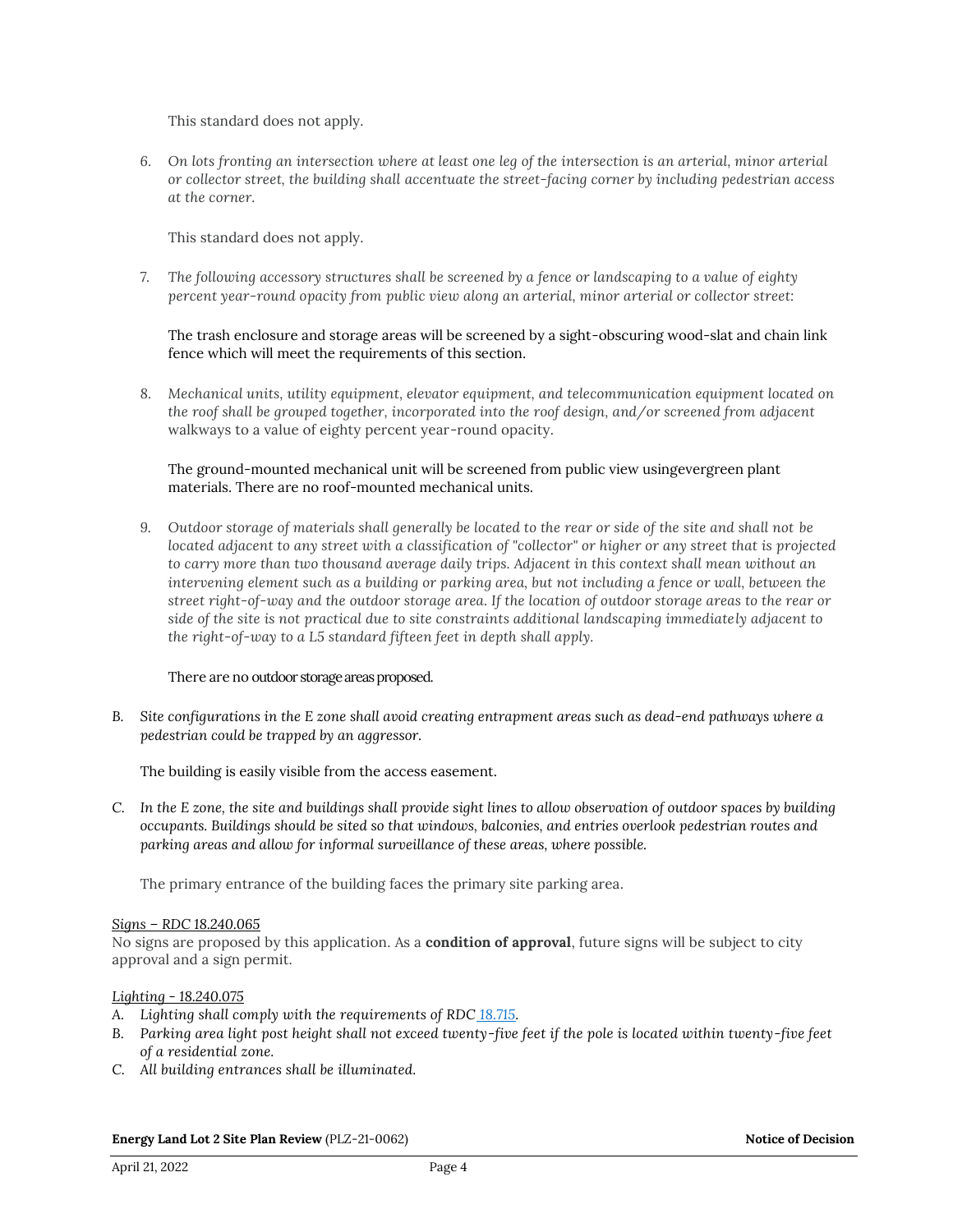The applicant prepared a lighting plan. (See Sheets C-0.09 and C-0.11) The parking area light pole height is 30 feet which is allowable since the poles are not located within 25-feet of a residential zone. As a **condition of approval**, development of the property shall demonstrate compliance with the applicable regulations in RDC 18.240.075, Lighting, and 18.715, Exterior Lighting.

#### *Off-street parking and loading - 18.240.080*

A. Off-street parking and loading shall be provided as required by RDC [18.720.](https://library.municode.com/wa/ridgefield/codes/code_of_ordinances/388180?nodeId=CO_TIT18DECO_CH18.720OREPALO) Subsections B through E do not apply. Compliance with RDC 189.720 is required.

#### *Off-Street Parking and Loading 18.720*

Warehouse facilities within the E zone requires One (1) parking space per 2,000 S.F. Gross Floor Area (GFA). 18.720.030.C.4. The proposed warehouse is 4,800 S.F. Therefore, 2.4 (rounded up to 3) parking spaces are required. The applicant proposes to provide three (3) 9-foot x 18-foot parking stalls in front of the building and one (1) 11-foot wide A.D.A. compliant space.

Employment buildings having less than 5,000 S.F. of GFA shall provide one (1) loading zone. The 4,800 S.F. building is not required to provide a loading area and no loading area is shown on the site plan. The applicant proposes to install one (1) bike parking stall. (See Sheet C-0.03)

#### *Landscaping - 18.240.090*

- *A. Landscaping shall meet the requirements of RDC [18.725](https://library.municode.com/wa/ridgefield/codes/code_of_ordinances/388180?nodeId=CO_TIT18DECO_CH18.725LA) and the requirements of this section.*
- *B. All new development projects within the E districts shall submit landscaping plans that meet the requirements of RDC [18.725.070.](https://library.municode.com/wa/ridgefield/codes/code_of_ordinances/388180?nodeId=CO_TIT18DECO_CH18.725LA_18.725.070LAPL)*
- *C. Beyond the requirements in RDC Table 18.725.050-1, landscaping buffers shall be provided as follows:*
	- *1. Where an E lot abuts an arterial, minor arterial or collector street, a twenty-five-foot buffer landscaped to a L2 standard shall be provided.*
	- *2. Where an E lot is adjacent to another E lot, landscaped buffers along shared property lines not facing the street may be reduced to zero feet, except those site areas proposed for outdoor storage of materials.*
		- *a. Areas proposed for outdoor storage of materials shall provide a ten-foot landscape buffer to an L3 standard.*
- *D. Development within the E district shall landscape a minimum of fifteen percent of the gross site acreage.*
- *E. An applicant may offset the landscaping requirement by providing on-site recreation facilities for tenants and employees.*

The applicant submitted a landscape plan. (See Sheet C-0.07) On-site recreation areas are not proposed. The properties surrounding Lot 2 are all zoned Employment. While not required for interior E-zoned lots, the applicant proposes to provide landscaping in conjunction with the proposed water quality facility along the east property line, along the property line west of the ADA parking stall, and south of the building within the wetland buffer. The proposed landscape area of 4,920 s.f. is 27% of the entire property.

*F. Critical Areas Offset.*

Critical area offsets are not proposed.

*G. Combined Landscaping Offset. The on-site recreation facility and critical areas offsets may be used in combination but may not exceed fifty percent of the total required landscaped area.*

Critical area and recreation area offsets are not proposed.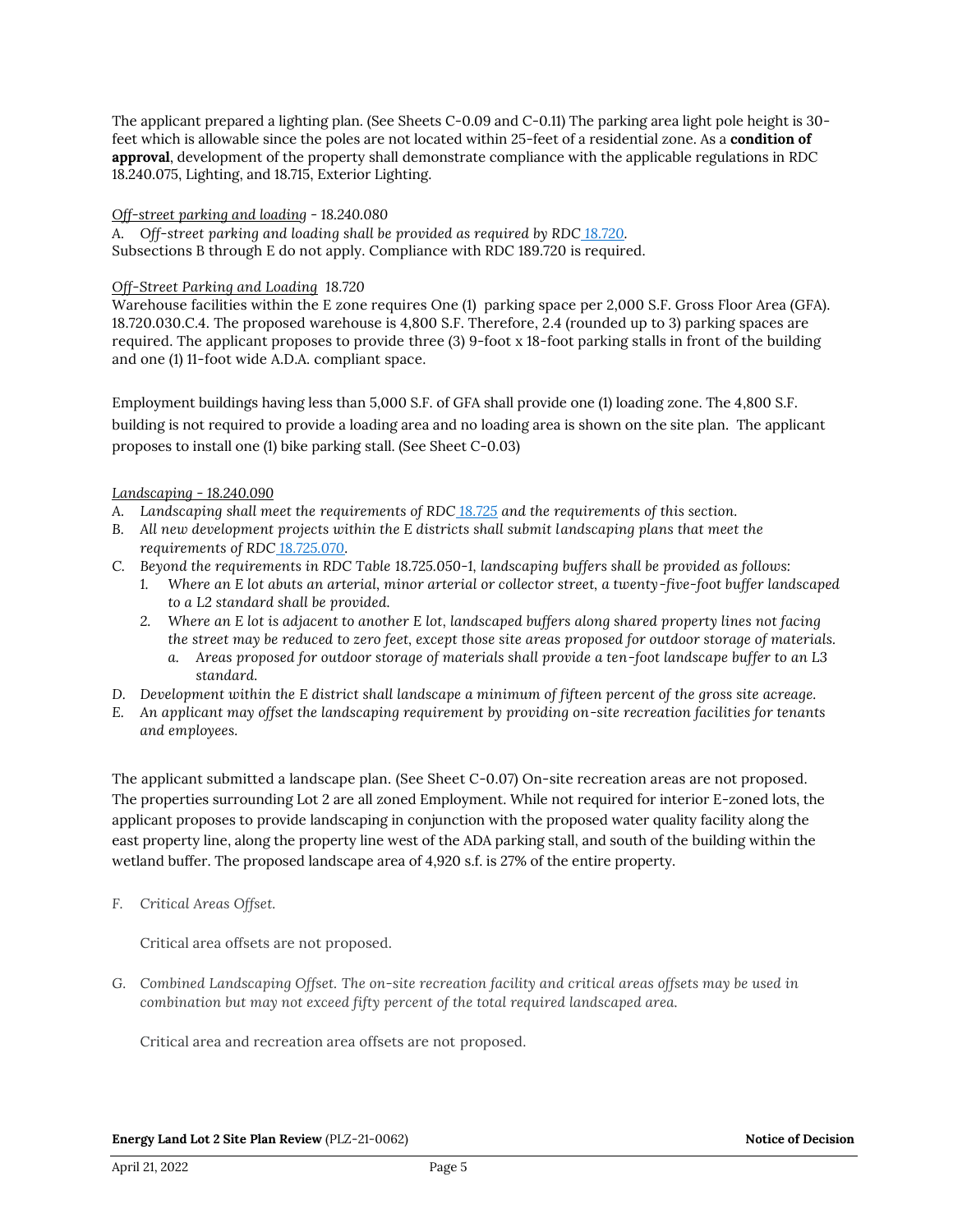*H. Installation and Maintenance. All required landscaping shall be installed prior to occupancy and continuously maintained as a condition of use by the owner or developer.*

As a **condition of approval**, all landscaping shall be installed prior to occupancy and continuously maintained as a condition of use by the owner or developer.

#### *Fences - 18.240.095*

- *A. Fences shall comply with the provisions of RDC [18.740.](https://library.municode.com/wa/ridgefield/codes/code_of_ordinances/388180?nodeId=CO_TIT18DECO_CH18.740FEWA)*
- *B. Fences designed for privacy, security, and/or screening shall be made of material that is compatible with the building design. For example, the building material may be repeated on fence columns and/or stringers.*
	- *1. Chain link fences are discouraged and may only be used in areas not visible from any public right-ofway, adjacent property, or onsite common open area. If used, black, dark brown or dark-toned coated chain link fencing with matching posts and rails shall be required.*
- *2. Barbed wire, razor wire, electric and similar dangerous fences shall not be used except for specific conditions where the applicant demonstrates they are required for security reasons. Landscaping may be required, as determined by the planning director, to reduce the visual impact of barbed wire, razor wire, electric and similar dangerous fences to the public.*

The applicant proposes to install a black chain link fence with painted wooden slats where appropriate. This type of fencing is typical of that used in industrial developmentsand is compatible with the proposed metal building design. As a **condition of approval**, all fencing shall demonstrate compliance with RDC 18.240.095, Fences and 18.740.

#### *Performance standards - 18.240.100*

*No land or structure shall be used or occupied within this district unless there is continuing compliance with the following minimum performance standards:*

- *A. Maximum permissible noise levels shall be as determined by WAC 173.60, as amended.*
- *B. Vibration. Vibration other than that caused by highway vehicles which is discernible without instruments at the property line of the use concerned, is prohibited.*
- *C. Smoke and Particulate Matter. Air emissions must be approved by the Southwest Washington Clean Air Agency.*
- *D. Heat and Glare. Except for exterior lighting, operations producing heat and glare shall be conducted entirely within an enclosed building.*
- *E. Administrative Review. As a condition for the granting of a building permit, at the request of the city information sufficient to determine the degree of compliance with the standards in this subsection shall be furnished by the applicant. Such information may include continuous records of operation, periodic checks to assure maintenance of standards, or special surveys.*

As a **condition of approval,** any use of the property shall continue to demonstrate compliance with RDC

18.240.100.A through E, Performance standards.

### E. RDC 18.280 Critical Areas Protection

Critical areas were initially addressed under PLZ-19-0048. In conjunction with this proposal, Ecological Land Services (ELS) completed a critical areas study to determine whether the large upland swale that runs from east to west through the central portion of the Energy Land property is a regulated wetland. The swale contains drain tiles that were used for agricultural practices, and which were recently repaired. ELS prepared test pits in and near the swale to assess possiblewetland indicators. The test plots contained facultative vegetation which grows equally well in wetland and upland conditions, along with soil and hydrology features that did not meet wetland criteria. The Washington Department of Ecology, after evaluating the ELS work, concluded that the swale is not a regulated wetland.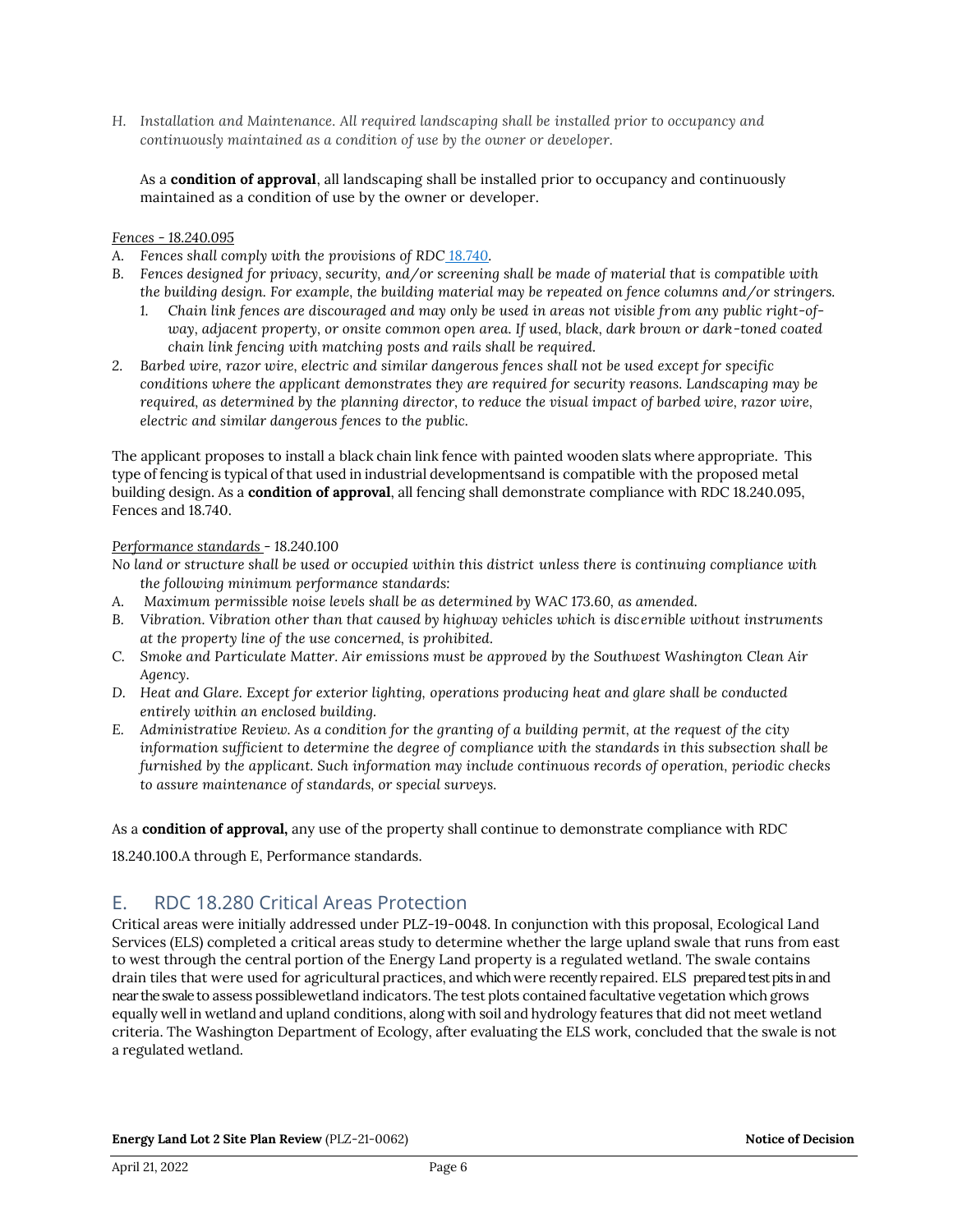### F. RDC 18.810 – Environmental Standards-SEPA

The city issued a SEPA Determination of Nonsignificance on March 8, 2022. The city did not receive an SEPA comments.

# **V. Engineering**

Engineering approval is required prior to commencement of any on-site construction.

## **VI. DECISION**

The City of Ridgefield, after review and consideration of the application materials and applicable approval criteria, **APPROVES** the Energy Land Lot 2 Preliminary Site Plan subject to compliance with the following **conditions of approval:**

### A. Conditions:

- 1. Unless otherwise specified herein, at the time of construction and at all times thereafter, the development shall comply with all approval requirements established in applicable plans, policies, regulations and standards adopted at the time of the original site plan review application notice of decision (April 7, 2015), including but not limited to, the Ridgefield Urban Area Comprehensive Plan (RUACP), the Ridgefield Capital Facilities Plan (RCFP), the Ridgefield Development Code (RDC), the Ridgefield Engineering Standards for Public Works (Engineering Standards), current water and sanitary sewer plans, and the Stormwater Management Manual for the Puget Sound Basin (Puget Sound Manual).
- 2. Unless specifically modified by this decision, the development will comply with all terms and conditions of approval for the original decision, PLZ-19-0048.
- 3. All landscaping shall be installed prior to occupancy and continuously maintained as a condition of use by the owner or developer.
- *4.* All fencing shall demonstrate compliance with RDC 18.240.095, Fences and 18.740.
- 5. Any use of the property shall continue to demonstrate compliance with RDC 18.240.100.A through E, Performance standards.
- 6. Development of the property shall demonstrate compliance with the applicable regulations in RDC 18.240.075, Lighting, and 18.715, Exterior Lighting.
- 7. Engineering approval is required prior to commencement of any on-site construction.
- 8. Future signs will be subject to city approval and a sign permit.
- 9.

Signed:

Clane fust

Claire Lust, Community Development Director Date: March 31, 2022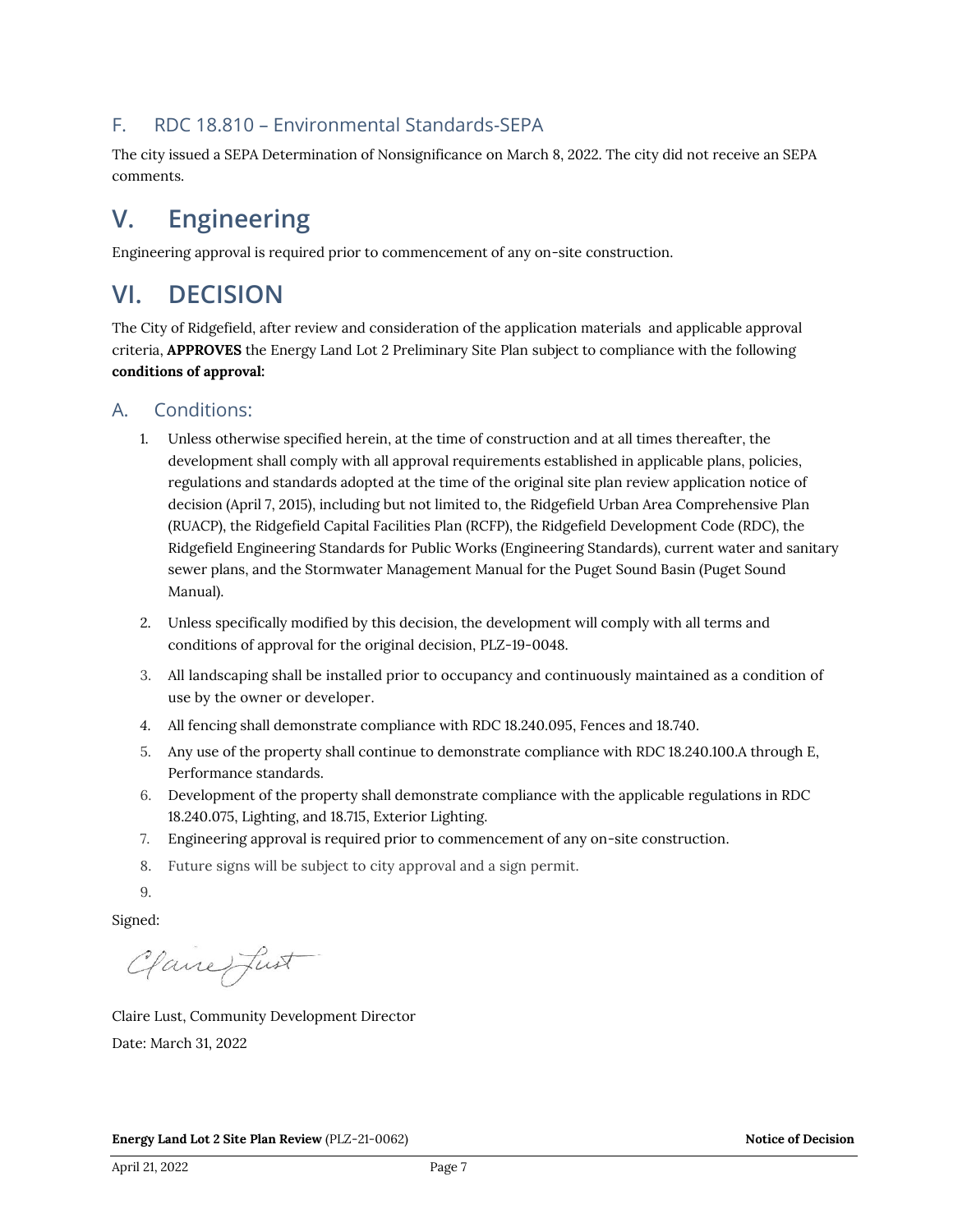## **VII. APPEAL PROCEDURES**

Pursuant to RDC 18.310.100 an appeal of a Type II decision shall be submitted by an interested party in writing and shall be submitted to the city clerk within 14 days after the final decision is mailed.

## **VIII. Exhibits**

■ Application materials, upon request